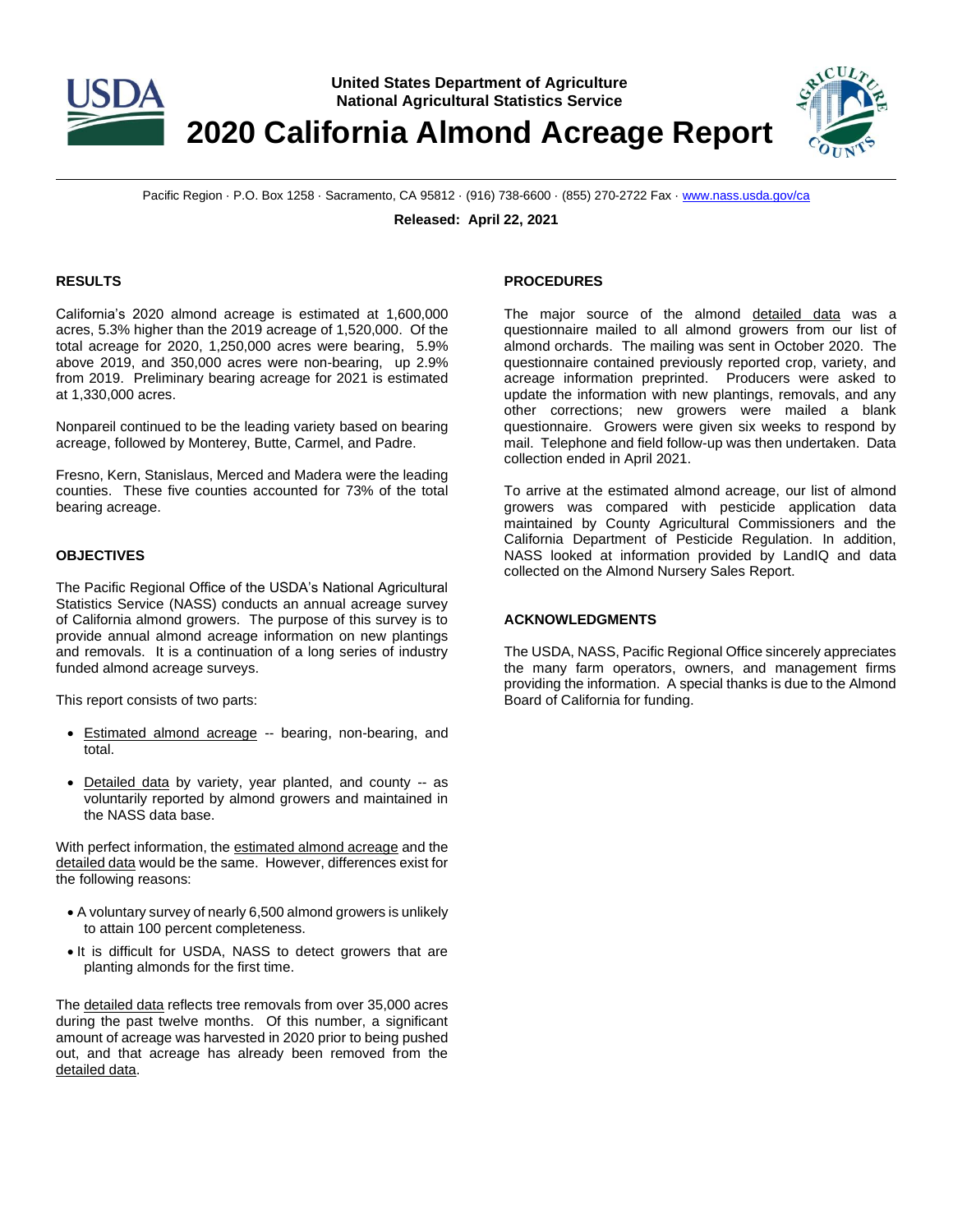### **2020 ALMOND ACREAGE BY COUNTY, BY YEAR PLANTED <sup>1</sup>**

| County             | 1991 &<br>Earlier | 1992           | 1993        | 1994        | 1995        | 1996        | 1997        | 1998           | 1999        | 2000   | 2001        | 2002        | 2003           | 2004        | 2005        | 2006           |
|--------------------|-------------------|----------------|-------------|-------------|-------------|-------------|-------------|----------------|-------------|--------|-------------|-------------|----------------|-------------|-------------|----------------|
| <b>Butte</b>       | 4,209             | 751            | 396         | 633         | 1,319       | 1,493       | 1,056       | 1,313          | 795         | 1,449  | 876         | 705         | 790            | 1,535       | 1,304       | 1,381          |
| Colusa             | 1,726             | 79             | 413         | 1,122       | 855         | 659         | 1,168       | 1,686          | 1,983       | 1,285  | 1,825       | 748         | 2,220          | 2,668       | 5,243       | 3,654          |
| Contra Costa       | 16                | $\mathbf 0$    | $\mathbf 0$ | $\mathbf 0$ | $\mathbf 0$ | $\mathbf 0$ | $\mathbf 0$ | $\mathbf 0$    | $\mathbf 0$ | -1     | $\mathbf 0$ | $\mathbf 0$ | $\mathbf 0$    | $\mathbf 0$ | $\mathbf 0$ | $\overline{1}$ |
| Fresno             | 4,476             | 534            | 872         | 1.433       | 2,318       | 2,145       | 3,866       | 3,475          | 4,485       | 4,534  | 3,343       | 3,105       | 4,579          | 9,065       | 12,535      | 11,450         |
| Glenn              | 1,558             | 208            | 405         | 907         | 1,452       | 998         | 548         | 2,905          | 1,877       | 917    | 1,183       | 1,090       | 798            | 1,949       | 1,652       | 1,591          |
| Kern               | 3,192             | 392            | .581<br>1   | 1.869       | 3.844       | 2.879       | 3.656       | 7,691          | 9,905       | 3,624  | 1,680       | 1,697       | 2,229          | 11,827      | 21,066      | 14,840         |
| Kings              | 54                | $\mathbf 0$    | 25          | 40          | 79          | 30          | 39          | 777            | 370         | 145    | 470         | 1,522       | 93             | 384         | 480         | 1,366          |
| Madera             | 6,541             | 405            | 871         | 1,123       | 1,324       | 1.804       | 3,684       | 2,285          | 1,196       | 1,236  | 1,996       | 1,285       | 2,643          | 4,939       | 4,955       | 6,189          |
| Merced             | 7,937             | ,432           | 956         | 2,696       | 2,549       | 3,169       | 3,078       | 3,918          | 2,804       | 3,257  | 2,498       | 2,967       | 3,743          | 5,969       | 6,277       | 6,499          |
| Riverside          | $\mathbf 0$       | 0              | $\pmb{0}$   | $\mathbf 0$ | $\mathbf 0$ | $\mathbf 0$ | $\mathbf 0$ | $\mathbf 0$    | 0           | 0      | 0           | $\mathbf 0$ | $\mathbf 0$    | $\mathbf 0$ | $\mathbf 0$ | $\mathbf 0$    |
| Sacramento         | 8                 | $\mathbf 0$    | $\mathbf 0$ | 0           | $\mathbf 0$ | $\mathbf 0$ | $\mathbf 0$ | $\mathbf 0$    | 0           | 0      | $\mathbf 0$ | 0           | $\mathbf 0$    | 0           | $\mathbf 0$ | 0              |
| San Joaquin        | 3,748             | 386            | 460         | 603         | 884         | 1,266       | 973         | 1,378          | 1,199       | 1,489  | 1,170       | 1,050       | 1,088          | 1,726       | 1,849       | 1,363          |
| San Luis Obispo    | 697               | $\mathbf 0$    | $\mathbf 0$ | $\mathbf 0$ | $\mathbf 0$ | 0           | $\mathbf 0$ | $\mathbf 0$    | $\mathbf 0$ | 5      | $\mathbf 0$ | 0           | $\mathbf 0$    | 5           | $\mathbf 0$ | $\mathbf 0$    |
| Solano             | 298               | $\mathbf 0$    | $\mathbf 0$ | 35          | 65          | 89          | 151         | 166            | 91          | 196    | 91          | 154         | 43             | 72          | 258         | 281            |
| Stanislaus         | 8,620             | ,923           | .656        | 3.062       | 3.407       | 2,536       | 3,200       | 4,315          | 3,309       | 3,047  | 2,829       | 2,139       | 2,589          | 4,806       | 9,729       | 5,689          |
| Sutter             | 671               | 36             | 73          | 28          | 43          | 99          | 39          | 332            | 357         | 127    | 99          | 82          | 73             | 238         | 419         | 411            |
| Tehama             | 515               | $\overline{7}$ | 212         | 95          | 162         | 322         | 250         | 566            | 237         | 384    | 190         | 387         | 449            | 514         | 364         | 403            |
| Tulare             | 809               | 152            | 370         | 365         | 466         | 782         | 686         | 595            | 1.148       | 1,142  | 396         | 497         | 861            | 1,359       | 3,634       | 2,509          |
| Yolo               | 1,448             | 0              | 51          | 19          | 134         | 425         | 344         | 313            | 255         | 215    | 267         | 271         | 154            | 1,417       | 456         | 831            |
| Yuba               | 3                 | $\mathbf 0$    | 0           | 0           | $\mathbf 0$ | 85          | $\mathbf 0$ | 166            | 57          | 0      | 27          | 66          | $\mathbf 0$    | 81          | 6           | 110            |
| All Others         | 16                | $\mathbf 0$    | $\mathbf 0$ | $\mathbf 0$ | 0           | $\mathbf 0$ | $\mathbf 0$ | $\overline{7}$ | $\mathbf 0$ | 0      | $\mathbf 0$ | $\mathbf 0$ | $\overline{1}$ | $\mathbf 0$ | 0           | $\mathbf 0$    |
| <b>State Total</b> | 46,539            | 6,304          | 8,338       | 14,030      | 18,901      | 18,780      | 22,737      | 31,886         | 30,066      | 23,052 | 18,939      | 17,763      | 22,353         | 48,554      | 70,227      | 58,566         |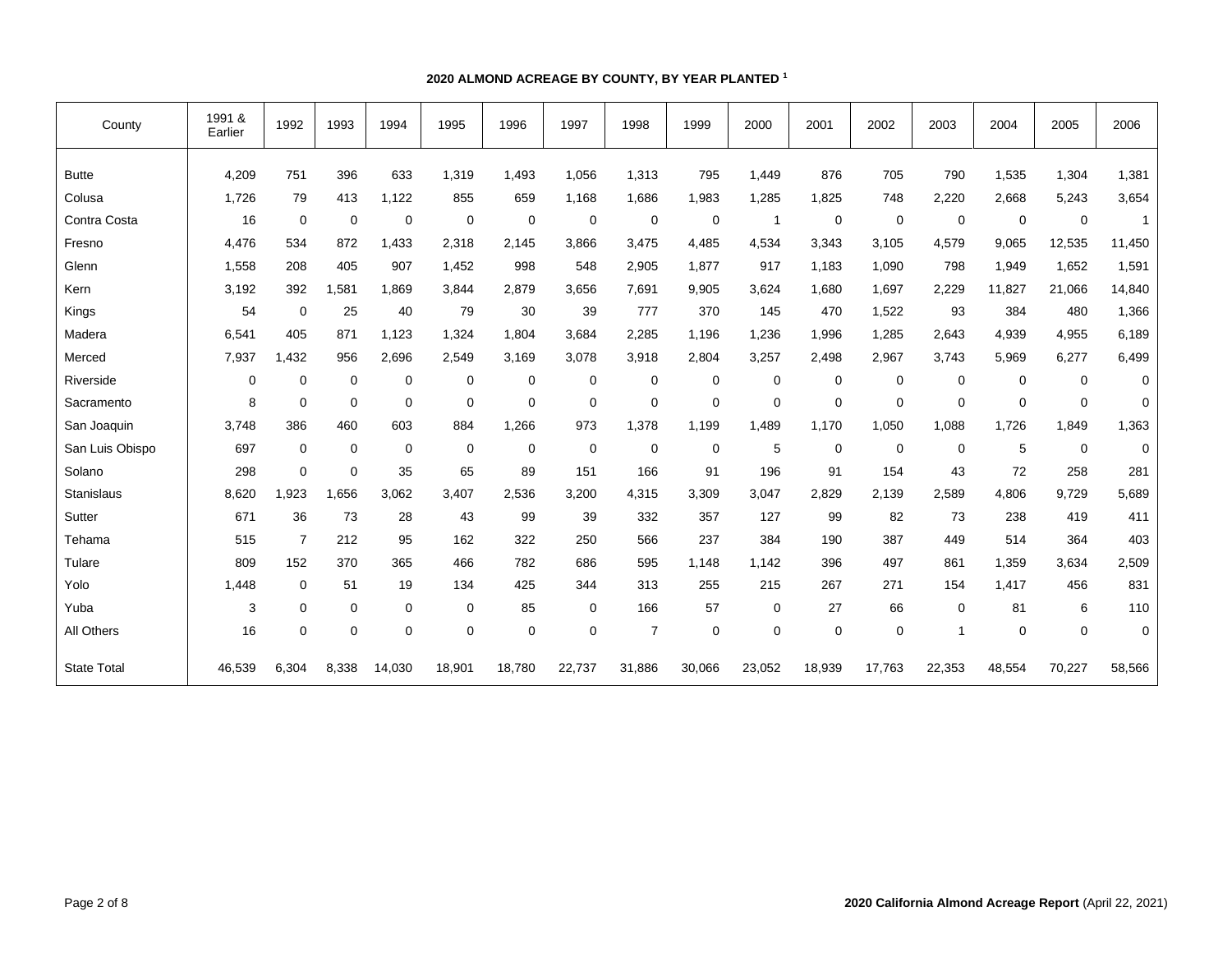|                    |          |             |             |             |             |             |          |             |             |             |             |                |                |                |                | Acres standing in 2020 <sup>2</sup> |         |
|--------------------|----------|-------------|-------------|-------------|-------------|-------------|----------|-------------|-------------|-------------|-------------|----------------|----------------|----------------|----------------|-------------------------------------|---------|
| County             | 2007     | 2008        | 2009        | 2010        | 2011        | 2012        | 2013     | 2014        | 2015        | 2016        | 2017        | 2018           | 2019           | 2020           | <b>Bearing</b> | Non-<br>bearing                     | Total   |
| <b>Butte</b>       | 545      | 578         | 903         | 1,448       | 871         | 744         | 283      | 532         | 487         | 1,123       | 1,093       | 457            | 969            | 861            | 28,608         | 2,286                               | 30,894  |
| Colusa             | 2,027    | 1,112       | 2,232       | 1,087       | 2,042       | 1,007       | 1.146    | 950         | 1,560       | 1,609       | 1,132       | 1,935          | 904            | 525            | 43,235         | 3,363                               | 46,598  |
| Contra Costa       | $\Omega$ | $\mathbf 0$ | 0           | 0           | $\mathbf 0$ | 0           | 0        | $\mathbf 0$ | 13          | 0           | 118         | 17             | 185            | 178            | 150            | 380                                 | 530     |
| Fresno             | 5.360    | 4,963       | 3.928       | 4.197       | 5.944       | 5.145       | 6,560    | 10,820      | 13,078      | 10,682      | 9,712       | 8.661          | 3,502          | 3,029          | 152,602        | 15,192                              | 167,794 |
| Glenn              | 982      | 1,193       | 1,479       | 850         | 729         | 740         | 907      | 740         | 1,097       | 1,320       | 1,247       | 799            | 1,420          | 618            | 31,321         | 2,836                               | 34,157  |
| Kern               | 5,772    | 6,437       | 4,238       | 3,584       | 6,913       | 4,135       | 5,952    | 5,619       | 5,027       | 5,640       | 5,658       | 3,469          | 2,358          | 1,907          | 150,947        | 7,733                               | 158,680 |
|                    | 595      | 720         | 790         | 449         | 353         | 709         | 378      | 341         |             | 1,748       | 682         | 1,121          | 605            |                | 14,927         |                                     | 16,713  |
| Kings              |          |             |             |             |             |             |          |             | 2,290       |             |             |                |                | 59             |                | 1,786                               |         |
| Madera             | 7,011    | 6.094       | 7.654       | 3,435       | 3,306       | 3,851       | 4,308    | 4,367       | 3,991       | 5,041       | 3,666       | 2,222          | 1,118          | 1,034          | 95,199         | 4,374                               | 99,573  |
| Merced             | 5,504    | 4,351       | 3,291       | 3,750       | 3,189       | 3,938       | 3,649    | 5,707       | 6,361       | 3,971       | 4,672       | 4,255          | 2,822          | 1,630          | 108,132        | 8.707                               | 116,839 |
| Riverside          | 0        | 230         | 0           | $\mathbf 0$ | $\mathbf 0$ | $\mathbf 0$ | 0        | $\mathbf 0$ | $\mathbf 0$ | $\mathbf 0$ | 0           | $\overline{0}$ | $\overline{0}$ | $\overline{0}$ | 230            | $\Omega$                            | 230     |
| Sacramento         | $\Omega$ | 25          | 0           | $\mathbf 0$ | $\mathbf 0$ | 0           | 50       | 32          | 67          | 317         | 232         | 61             | $\mathbf{0}$   | $\mathbf{0}$   | 730            | 61                                  | 790     |
| San Joaquin        | 1,617    | 1,748       | 1,261       | 1.119       | 1,796       | 1,642       | 2,128    | 1,952       | 2,494       | 2,938       | 2,075       | 2,286          | 1,786          | 1,268          | 41,402         | 5,339                               | 46,741  |
| San Luis Obispo    | 0        | $\mathbf 0$ | 0           | 0           | $\mathbf 0$ | 0           | 0        | $\mathbf 0$ | 0           | 0           | 0           | $\overline{0}$ | $\mathbf 0$    | $\overline{0}$ | 708            | $\Omega$                            | 708     |
| Solano             | 57       | 32          | 144         | 51          | 55          | 72          | 150      | 631         | 676         | 305         | 323         | 167            | 304            | 135            | 4,486          | 606                                 | 5,092   |
| <b>Stanislaus</b>  | 4,033    | 5,655       | 4.414       | 4,583       | 3,752       | 5.010       | 4,735    | 4,522       | 4,622       | 3,569       | 4,032       | 3,587          | 3,378          | 2,189          | 111.780        | 9,153                               | 120,933 |
| Sutter             | 233      | 121         | 87          | 277         | 89          | 75          | 52       | 184         | 361         | 36          | 144         | 559            | 289            | 122            | 4,783          | 970                                 | 5,753   |
| Tehama             | 187      | 136         | 266         | 772         | 180         | 316         | 128      | 452         | 299         | 604         | 583         | 192            | 112            | 230            | 8,977          | 535                                 | 9,512   |
| Tulare             | 1,136    | 1,333       | 1,329       | 1,979       | 1,661       | 1,139       | 1,435    | 1,877       | 2,909       | 2,858       | 1,455       | 2,170          | 1,456          | 829            | 34,879         | 4,456                               | 39,335  |
| Yolo               | 539      | 1,069       | 782         | 600         | 819         | 654         | 603      | 1,500       | 2,548       | 956         | 278         | 360            | 899            | 180            | 16,947         | 1,439                               | 18,386  |
| Yuba               | 0        | 19          | 0           | 6           | 30          | 0           | 0        | 25          | 50          | 0           | 22          | 13             | 35             | 15             | 752            | 63                                  | 815     |
| All Others         | $\Omega$ | 47          | $\mathbf 0$ | $\mathbf 0$ | 22          | 0           | $\Omega$ | $\mathbf 0$ | $\mathbf 0$ | $\Omega$    | $\mathbf 0$ | $\Omega$       | $\Omega$       | $\mathbf 0$    | 94             | $\mathbf{0}$                        | 94      |
|                    |          |             |             |             |             |             |          |             |             |             |             |                |                |                |                |                                     |         |
| <b>State Total</b> | 35.598   | 35,862      | 32,798      | 28,187      | 31,750      | 29,177      | 32,462   | 40,250      | 47,930      | 42,716      | 37.124      | 32.331         | 22.142         | 14,808         | 850,889        | 69.280                              | 920,169 |

# **2020 ALMOND ACREAGE BY COUNTY, BY YEAR PLANTED (Continued) <sup>1</sup>**

<sup>1</sup> Totals may not add due to rounding.

<sup>2</sup> Shaded area represents non-bearing years, 2018-2020.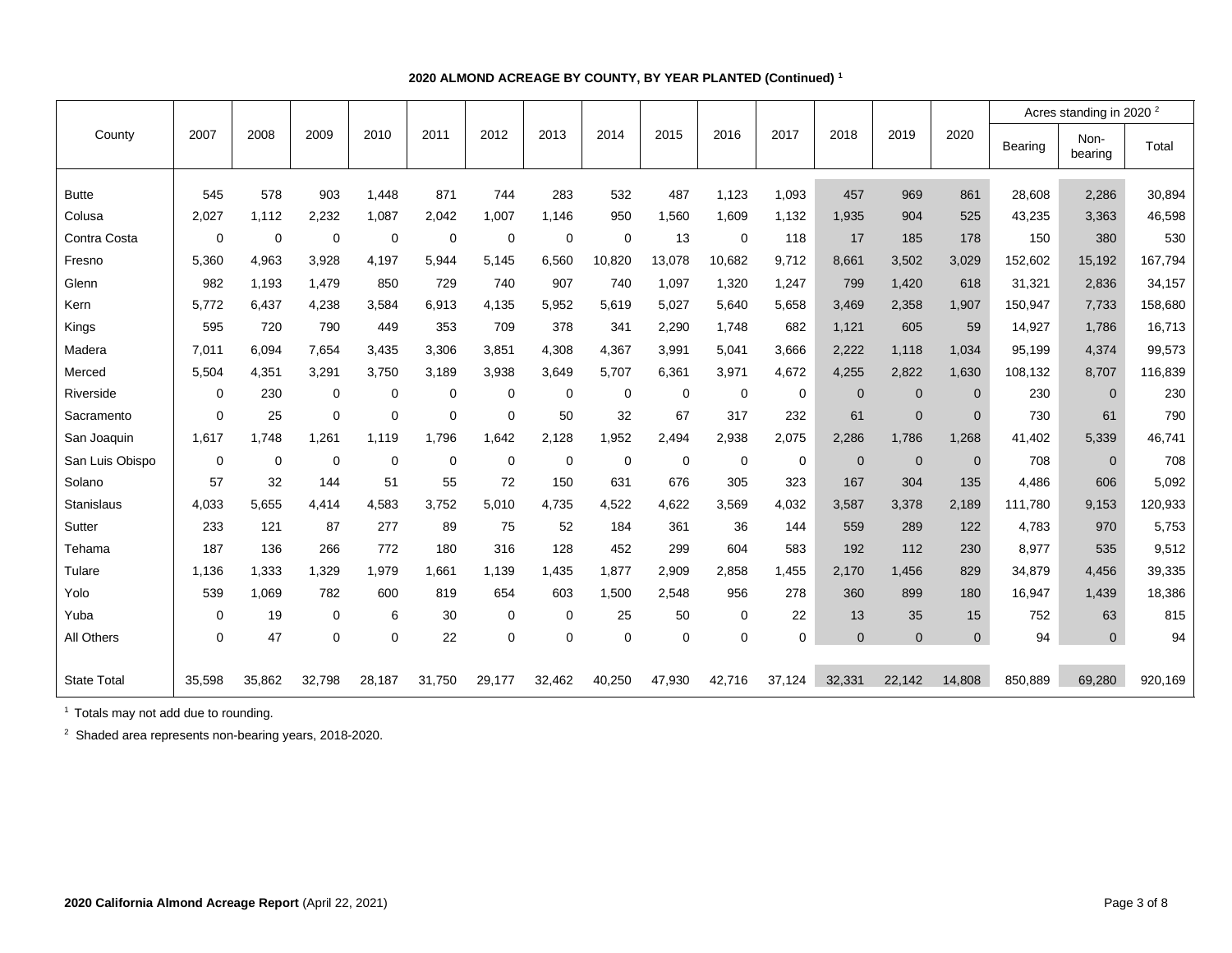#### **ALMOND ACREAGE AS OF 2020 - VARIETIES AND AGE GROUPS - STATE SUMMARY**

#### **ACREAGE PLANTED DURING YEARS SHOWN AND STANDING IN 2020 <sup>1</sup>**

| Variety              | 1991 &<br>Earlier | 1992         | 1993  | 1994        | 1995           | 1996           | 1997        | 1998           | 1999           | 2000        | 2001           | 2002         | 2003           | 2004        | 2005        | 2006             |
|----------------------|-------------------|--------------|-------|-------------|----------------|----------------|-------------|----------------|----------------|-------------|----------------|--------------|----------------|-------------|-------------|------------------|
| Aldrich              | 133               | 108          | 107   | 377         | 371            | 575            | 611         | 1,106          | 829            | 809         | 431            | 485          | 519            | 1,862       | 2,293       | 1,380            |
| Avalon               | $\mathbf 0$       | 5            | 0     | 5           | $\mathbf 0$    | 10             | 25          | 26             | 95             | 294         | 291            | 394          | 395            | 396         | 415         | 478              |
| <b>Bennett</b>       | $\mathbf{0}$      | $\mathbf 0$  | 0     | $\mathbf 0$ | $\mathbf 0$    | $\mathbf 0$    | $\mathbf 0$ | 0              | 0              | $\mathbf 0$ | 0              | 0            | $\mathbf 0$    | $\mathbf 0$ | $\mathbf 0$ | $\mathbf 0$      |
| <b>Butte</b>         | 2,971             | 587          | 1,140 | 2,038       | 3,586          | 3,439          | 4,708       | 5,388          | 4,109          | 3,112       | 1,861          | 1,150        | 1,380          | 3,749       | 8,674       | 8,550            |
| Carmel               | 10,080            | 1,403        | 1,531 | 2,224       | 2,136          | 2,371          | 2,508       | 3,384          | 2,121          | 2,749       | 2,911          | 2,467        | 2,977          | 4,808       | 4,137       | 3,443            |
| Drake                | 110               | 0            | 0     | 0           | 0              | 0              | 0           | 6              | 0              | 0           | 0              | 0            | 0              | 0           | 0           | 0                |
| Folsom               | $\Omega$          | $\mathbf 0$  | 0     | $\mathbf 0$ | 3              | $\Omega$       | $\Omega$    | 0              | 0              | $\mathbf 0$ | 0              | $\Omega$     | $\mathbf 0$    | $\Omega$    | $\mathbf 0$ | 56               |
| Fritz                | 1,238             | 134          | 295   | 524         | 585            | 691            | 1,084       | 1,378          | 2,129          | 1,078       | 1,076          | 1,205        | 1,754          | 3,591       | 5,263       | 4,088            |
| Hashem               | 20                | $\mathbf 0$  | 0     | 0           | 51             | 37             | 44          | 19             | 0              | 0           | $\mathbf 0$    | $\mathbf 0$  | 25             | 0           | 22          | 12               |
| Independence         | 22                | $\mathbf 0$  | 0     | 8           | $\mathbf 0$    | $\mathbf 0$    | 18          | 0              | 54             | 47          | $\overline{7}$ | $\mathbf 0$  | 2              | 44          | 27          | 104              |
| Kapareil             | 53                | 0            | 28    | 35          | 36             | $\Omega$       | $\Omega$    | 0              | 0              | $\mathbf 0$ | $\Omega$       | $\Omega$     | $\Omega$       | $\Omega$    | $\mathbf 0$ | $\mathbf 0$      |
| Livingston           | 48                | 6            | 12    | 67          | 129            | 63             | 117         | 352            | 188            | 34          | 29             | 29           | 3              | 38          | 45          | 108              |
| Marchini             | 14                | $\mathbf 0$  | 0     | 0           | $\mathbf 0$    | 0              | $\mathbf 0$ | 11             | 0              | 0           | 25             | $\Omega$     | 175            | 41          | $\mathbf 0$ | 70               |
| Marcona              | $\mathbf 0$       | $\mathbf 0$  | 0     | 0           | $\mathbf 0$    | 0              | $\mathbf 0$ | 0              | 0              | $\mathbf 0$ | $\mathbf 0$    | $\mathbf 0$  | $\mathbf 0$    | 81          | 63          | 12               |
| Merced               | 273               | $\mathbf{1}$ | 0     | 8           | 13             | 11             | 5           | $\overline{1}$ | 0              | $\mathbf 0$ | 12             | $\mathbf 0$  | 0              | $\mathbf 0$ | $\mathbf 0$ | $\boldsymbol{0}$ |
| Mission (Texas)      | 2,571             | 101          | 409   | 494         | 643            | 405            | 632         | 702            | 295            | 235         | 90             | 51           | 49             | 48          | 100         | 102              |
| Mono                 | 123               | 0            | 0     | 0           | $\mathbf 0$    | $\mathbf 0$    | $\mathbf 0$ | 0              | 0              | $\mathbf 0$ | 21             | $\mathbf 0$  | $\Omega$       | $\mathbf 0$ | $\mathbf 0$ | 0                |
| Monterey             | 1,583             | 340          | 490   | 1,056       | 1,064          | 1,327          | 1,795       | 2,720          | 3,657          | 2,287       | 2,137          | 1,921        | 3,008          | 8,191       | 11,785      | 9,945            |
| Morley               | 26                | 10           | 15    | 48          | 59             | 39             | $\mathbf 0$ | $\mathbf{1}$   | $\mathbf 0$    | 45          | 26             | 9            | 23             | 0           | $\mathbf 0$ | 0                |
| Ne Plus Ultra        | 619               | 29           | 12    | 25          | 16             | $\overline{7}$ | 25          | 11             | 23             | 5           | 4              | 15           | 6              | 47          | 11          | 18               |
| Nonpareil            | 18,402            | 2,320        | 3,059 | 4,663       | 5,850          | 6,210          | 7,034       | 10,742         | 11,335         | 8,444       | 7,855          | 7,988        | 10,019         | 21,155      | 26,712      | 20,135           |
| Padre                | 1,250             | 308          | 435   | 1,149       | 2,150          | 1,910          | 2,523       | 3,101          | 2,841          | 1,776       | 912            | 716          | 723            | 2,216       | 6,987       | 7,356            |
| Peerless             | 1,444             | 33           | 60    | 180         | 213            | 106            | 67          | 127            | 121            | 121         | 50             | 68           | 48             | 66          | 91          | 50               |
| <b>Price Cluster</b> | 3,051             | 283          | 148   | 261         | 404            | 275            | 226         | 630            | 353            | 497         | 287            | 271          | 330            | 357         | 699         | 351              |
| Ruby                 | 541               | 52           | 60    | 33          | 63             | 20             | 136         | 155            | 13             | 190         | 45             | 20           | 25             | 10          | 77          | 5                |
| Savana               | 28                | 10           | 15    | 43          | 118            | 39             | $\mathbf 0$ | 0              | 0              | 28          | 19             | 9            | $\mathbf 0$    | $\mathbf 0$ | $\mathbf 0$ | $\boldsymbol{0}$ |
| Shasta               | 24                | $\mathbf 0$  | 0     | 0           | $\mathbf 0$    | 0              | $\mathbf 0$ | 0              | 0              | $\mathbf 0$ | $\mathbf 0$    | $\mathbf 0$  | $\mathbf 0$    | $\mathbf 0$ | $\mathbf 0$ | $\mathbf 0$      |
| Sonora               | 702               | 376          | 347   | 553         | 1,001          | 815            | 653         | 1,188          | 1,289          | 455         | 521            | 588          | 371            | 437         | 896         | 254              |
| Supareil             | 0                 | $\mathbf 0$  | 0     | $\mathbf 0$ | 19             | $\Omega$       | $\mathbf 0$ | 0              | 0              | 15          | $\mathbf 0$    | 5            | $\Omega$       | $\Omega$    | $\mathbf 0$ | 0                |
| Thompson             | 390               | $\Omega$     | 1     | 9           | $\overline{1}$ | 13             | 0           | 0              | 0              | 0           | 1              | $\mathbf{0}$ | $\Omega$       | $\Omega$    | $\mathbf 0$ | $\mathbf{1}$     |
| Tokyo                | 106               | $\mathbf 0$  | 0     | $\mathbf 0$ | $\Omega$       | 10             | $\Omega$    | 10             | 0              | 47          | 13             | $\Omega$     | $\overline{7}$ | 31          | 23          | $\mathsf 3$      |
| Winters              | $\overline{7}$    | $\mathbf 0$  | 0     | $\mathbf 0$ | $\mathbf 0$    | $\mathbf 0$    | $\Omega$    | 0              | $\overline{7}$ | 35          | $\mathbf{1}$   | 97           | 190            | 479         | 669         | 572              |
| <b>Wood Colony</b>   | 312               | 139          | 161   | 200         | 337            | 385            | 519         | 653            | 547            | 668         | 267            | 168          | 268            | 766         | 1,115       | 1,277            |
| All Others           | 398               | 61           | 11    | 32          | 54             | 20             | 8           | 176            | 65             | 83          | 48             | 108          | 55             | 143         | 124         | 196              |
| <b>State Total</b>   | 46,539            | 6,304        | 8,338 | 14,030      | 18,901         | 18,780         | 22,737      | 31,886         | 30,066         | 23,052      | 18,939         | 17,763       | 22,353         | 48,554      | 70,227      | 58,566           |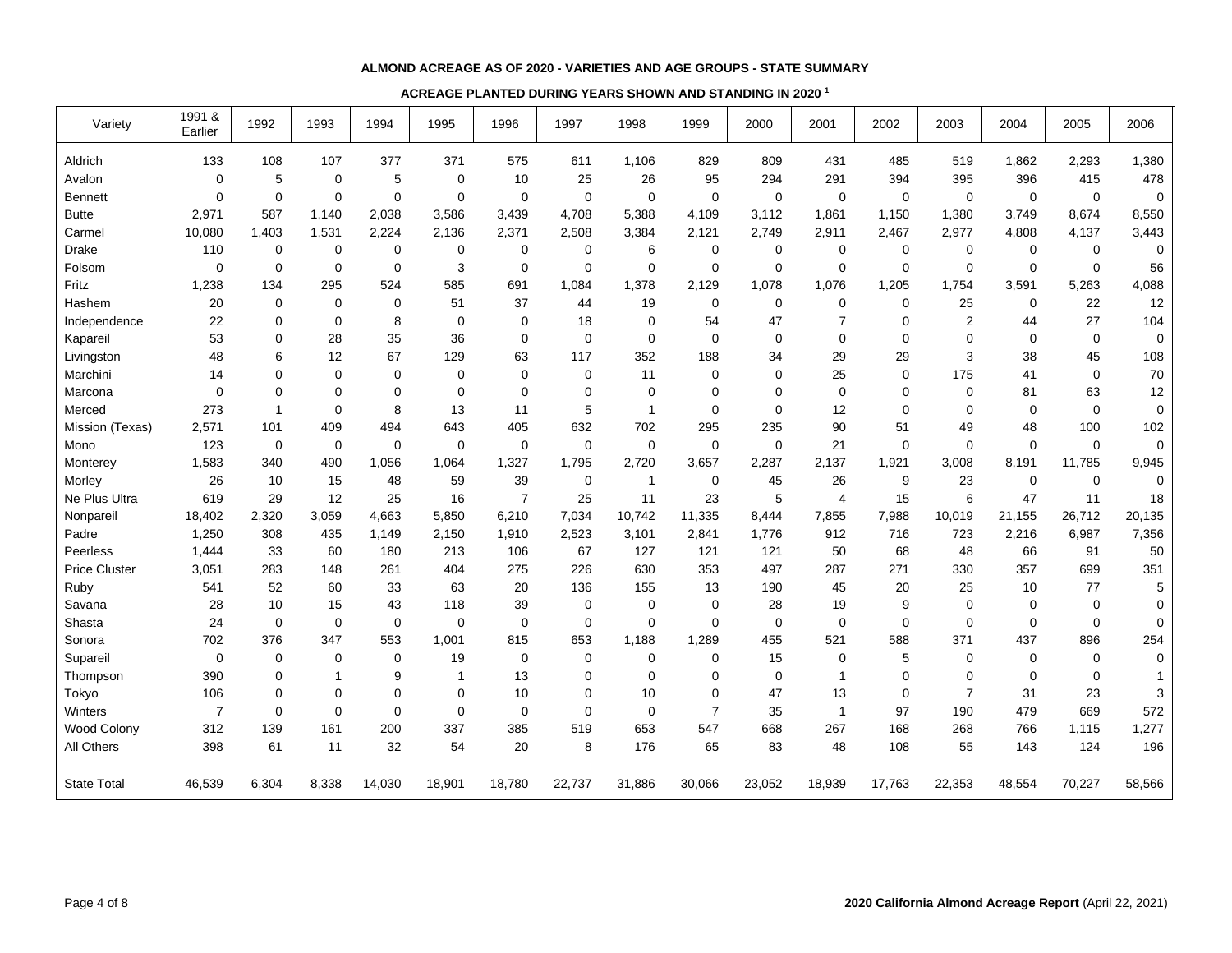#### **ALMOND ACREAGE AS OF 2020 - VARIETIES AND AGE GROUPS - STATE SUMMARY**

**ACREAGE PLANTED DURING YEARS SHOWN AND STANDING IN 2020 (Continued) <sup>1</sup>**

|                      |                |             |                |                |             |             |                |              |                |                |                |                |                |                |         | Acres standing in 2020 <sup>2</sup> |         |
|----------------------|----------------|-------------|----------------|----------------|-------------|-------------|----------------|--------------|----------------|----------------|----------------|----------------|----------------|----------------|---------|-------------------------------------|---------|
| Variety              | 2007           | 2008        | 2009           | 2010           | 2011        | 2012        | 2013           | 2014         | 2015           | 2016           | 2017           | 2018           | 2019           | 2020           | Bearing | Non-<br>bearing                     | Total   |
| Aldrich              | 662            | 1,141       | 1,412          | 1,445          | 1,416       | 1,529       | 1,832          | 2,188        | 2,142          | 1,709          | 1,389          | 972            | 882            | 526            | 28,858  | 2,380                               | 31,238  |
| Avalon               | 158            | 72          | 156            | 62             | 108         | 21          | $\mathbf 0$    | 12           | 28             | 5              | $\overline{2}$ | 23             | $\mathbf 0$    | $\mathbf{0}$   | 3,453   | 23                                  | 3,475   |
| <b>Bennett</b>       | $\mathbf 0$    | 44          | $\pmb{0}$      | $\mathbf 0$    | 27          | $\mathbf 0$ | $\mathbf 0$    | 8            | $\mathbf 0$    | 17             | 235            | 479            | 395            | 284            | 330     | 1,158                               | 1,488   |
| <b>Butte</b>         | 5,209          | 4,259       | 1,781          | 713            | 547         | 584         | 699            | 696          | 541            | 1,038          | 626            | 502            | 858            | 668            | 73,137  | 2,029                               | 75,166  |
| Carmel               | 1,907          | 1,535       | 1,829          | 1,715          | 1,308       | 1,298       | 1,384          | 1,207        | 1,666          | 560            | 635            | 550            | 286            | 166            | 66,293  | 1,002                               | 67,296  |
| Drake                | $\mathbf 0$    | $\mathbf 0$ | $\mathbf 0$    | 0              | $\mathbf 0$ | $\mathbf 0$ | 0              | $\mathbf 0$  | $\mathbf 0$    | $\mathbf 0$    | $\mathbf 0$    | $\overline{0}$ | $\overline{0}$ | $\mathbf{0}$   | 116     | $\overline{0}$                      | 116     |
| Folsom               | 10             | 19          | 28             | 143            | 289         | 54          | 123            | $\mathbf 0$  | $\mathbf 0$    | $\overline{1}$ | 0              | $\mathbf 0$    | $\mathbf 0$    | $\mathbf 0$    | 727     | $\mathbf 0$                         | 727     |
| Fritz                | 2,611          | 1.922       | 1,504          | 1,507          | 1,366       | 1,099       | 1,022          | 726          | 480            | 321            | 317            | 260            | 335            | 307            | 38,988  | 902                                 | 39,890  |
| Hashem               | $\mathbf 0$    | $\mathbf 0$ | $\mathbf 0$    | $\mathbf 0$    | $\mathbf 0$ | $\mathbf 0$ | $\mathbf 0$    | $\mathbf 0$  | $\mathbf 0$    | $\mathbf 0$    | 0              | $\overline{0}$ | $\overline{0}$ | $\mathbf{0}$   | 230     | $\mathbf{0}$                        | 230     |
| Independence         | 62             | 40          | 281            | 603            | 1.637       | 2,369       | 2,963          | 4,479        | 9,362          | 11,583         | 10,905         | 7,869          | 4,134          | 3,033          | 44,614  | 15,036                              | 59,650  |
| Kapareil             | $\mathbf 0$    | $\mathbf 0$ | 0              | $\mathbf 0$    | $\mathbf 0$ | $\mathbf 0$ | $\mathbf 0$    | $\mathbf 0$  | $\mathbf 0$    | $\mathbf 0$    | 0              | $\overline{0}$ | $\overline{0}$ | $\mathbf{0}$   | 153     | $\overline{0}$                      | 153     |
| Livingston           | 110            | 217         | 4              | $\mathbf 0$    | $\Omega$    | $\mathbf 0$ | 8              | 33           | $\overline{2}$ | $\mathbf{1}$   | 0              | 33             | $\overline{0}$ | $\Omega$       | 1,642   | 33                                  | 1,675   |
| Marchini             | $\mathbf 0$    | $\mathbf 0$ | 0              | $\overline{0}$ | $\mathbf 0$ | 13          | $\mathbf 0$    | 31           | $\mathbf 0$    | $\Omega$       | 0              | $\overline{0}$ | $\Omega$       | $\overline{0}$ | 380     | $\overline{0}$                      | 380     |
| Marcona              | 10             | 0           | 25             | $\mathbf 0$    | $\Omega$    | $\Omega$    | 60             | $\Omega$     | $\Omega$       | $\Omega$       | 0              | 15             | $\Omega$       | $\Omega$       | 250     | 15                                  | 265     |
| Merced               | $\mathbf 0$    | $\mathbf 0$ | $\overline{1}$ | $\mathbf 0$    | $\mathbf 0$ | $\mathbf 0$ | $\mathbf 0$    | $\mathbf 0$  | $\mathbf 0$    | $\mathbf 0$    | 0              | 20             | $\Omega$       | $\overline{0}$ | 324     | 20                                  | 344     |
| Mission (Texas)      | 79             | $\mathbf 0$ | 161            | 59             | 14          | 20          | 89             | 17           | 1              | 31             | 38             | 15             | 31             | 10             | 7,439   | 55                                  | 7,494   |
| Mono                 | $\mathbf 0$    | $\Omega$    | $\overline{1}$ | $\mathbf 0$    | $\Omega$    | $\mathbf 0$ | $\mathbf 0$    | $\mathbf 1$  | $\mathbf 0$    | $\mathbf 0$    | 0              | $\Omega$       | $\mathbf 0$    | $\overline{0}$ | 146     | $\overline{0}$                      | 146     |
| Monterey             | 6,612          | 6,818       | 7,514          | 4,858          | 6.778       | 5,506       | 5,888          | 7,664        | 8,222          | 7,194          | 5,927          | 6,030          | 3,786          | 1,954          | 126,286 | 11,770                              | 138,056 |
| Morley               | $\mathbf 0$    | $\mathbf 0$ | $\mathbf 0$    | 9              | 9           | $\mathbf 0$ | $\mathbf 0$    | $\mathbf 0$  | 43             | $\mathbf 0$    | $\mathbf 0$    | 41             | 8              | $\mathbf 0$    | 361     | 49                                  | 411     |
| Ne Plus Ultra        | $\overline{2}$ | 47          | 58             | 259            | 20          | 72          | 11             | 34           | $\mathbf 0$    | 5              | 9              | $\overline{0}$ | 30             | 53             | 1,387   | 83                                  | 1,470   |
| Nonparei             | 11,266         | 13,217      | 14,456         | 12,856         | 14,497      | 13,354      | 14,322         | 17,653       | 19,254         | 16,028         | 12,754         | 11,238         | 8,525          | 4,704          | 331,577 | 24,467                              | 356,044 |
| Padre                | 4,590          | 3,354       | 1.228          | 489            | 210         | 296         | 328            | 294          | 238            | 377            | 337            | 211            | 494            | 622            | 48,093  | 1,327                               | 49,420  |
| Peerless             | 72             | 73          | 87             | 72             | 179         | 54          | 53             | 71           | 117            | 38             | 18             | 55             | 26             | 9              | 3,676   | 90                                  | 3,766   |
| <b>Price Cluster</b> | 461            | 623         | 212            | 300            | 395         | 126         | 237            | 189          | 181            | 73             | 150            | 148            | 65             | 97             | 11,369  | 309                                 | 11,678  |
| Ruby                 | 64             | $\mathbf 0$ | $\overline{1}$ | 9              | 10          | $\mathbf 0$ | $\overline{2}$ | $\mathbf{1}$ | $\mathbf 0$    | $\mathbf 0$    | 47             | 39             | $\mathbf 0$    | $\mathbf{0}$   | 1,579   | 39                                  | 1,618   |
| Savana               | $\mathbf 0$    | $\mathbf 0$ | $\pmb{0}$      | $\mathbf 0$    | $\mathbf 0$ | $\mathbf 0$ | $\mathbf 0$    | $\mathbf 0$  | $\mathbf 0$    | 13             | 0              | $\overline{0}$ | $\mathbf 0$    | $\overline{0}$ | 321     | $\Omega$                            | 321     |
| Shasta               | $\overline{1}$ | $\mathbf 0$ | 6              | $\mathbf 0$    | $\mathbf 0$ | $\mathbf 0$ | $\mathbf 0$    | 25           | 48             | 707            | 1,481          | 1,256          | 527            | 1,046          | 2,291   | 2,829                               | 5,119   |
| Sonora               | 144            | 497         | 152            | 689            | 497         | 384         | 419            | 363          | 553            | 318            | 288            | 122            | 155            | 16             | 14,749  | 293                                 | 15,042  |
| Supareil             | $\mathbf 0$    | $\mathbf 0$ | 53             | 240            | 192         | 154         | 260            | 652          | 1,260          | 466            | 175            | 88             | 5              | $\overline{7}$ | 3,490   | 99                                  | 3,589   |
| Thompson             | $\Omega$       | $\mathbf 0$ | 16             | $\mathbf 0$    | $\mathbf 0$ | $\Omega$    | $\mathbf 0$    | $\mathbf 0$  | $\mathbf 0$    | $\mathbf 0$    | $\mathbf 0$    | $\overline{1}$ | $\Omega$       | $\Omega$       | 432     |                                     | 433     |
| Tokyo                | $\mathbf 0$    | $\mathbf 0$ | $\mathbf 0$    | $\mathbf 0$    | $\mathbf 0$ | $\mathbf 0$ | $\mathbf 0$    | $\mathbf 0$  | $\mathbf 0$    | $\mathbf 0$    | $\mathbf 0$    | $\mathbf 0$    | $\overline{0}$ | $\overline{0}$ | 249     | $\overline{0}$                      | 249     |
| Winters              | 275            | 483         | 379            | 448            | 166         | 96          | 70             | 207          | 424            | 180            | 64             | 154            | 45             | 13             | 4,847   | 212                                 | 5,058   |
| Wood Colony          | 673            | 992         | 1,332          | 1,097          | 1,801       | 1,677       | 2,633          | 3,347        | 2,916          | 1,835          | 1,113          | 1,070          | 427            | 193            | 27,197  | 1,690                               | 28,887  |
| All Others           | 620            | 511         | 123            | 615            | 284         | 471         | 61             | 353          | 450            | 220            | 616            | 1,141          | 1,127          | 1,102          | 5,904   | 3,370                               | 9,274   |
|                      |                |             |                |                |             |             |                |              |                |                |                |                |                |                |         |                                     |         |
| <b>State Total</b>   | 35.598         | 35,862      | 32,798         | 28,187         | 31,750      | 29,177      | 32,462         | 40,250       | 47,930         | 42,716         | 37,124         | 32,331         | 22,142         | 14,808         | 850,889 | 69,280                              | 920,169 |

<sup>1</sup> Totals may not add due to rounding.

<sup>2</sup> Shaded area represents non-bearing years, 2018-2020.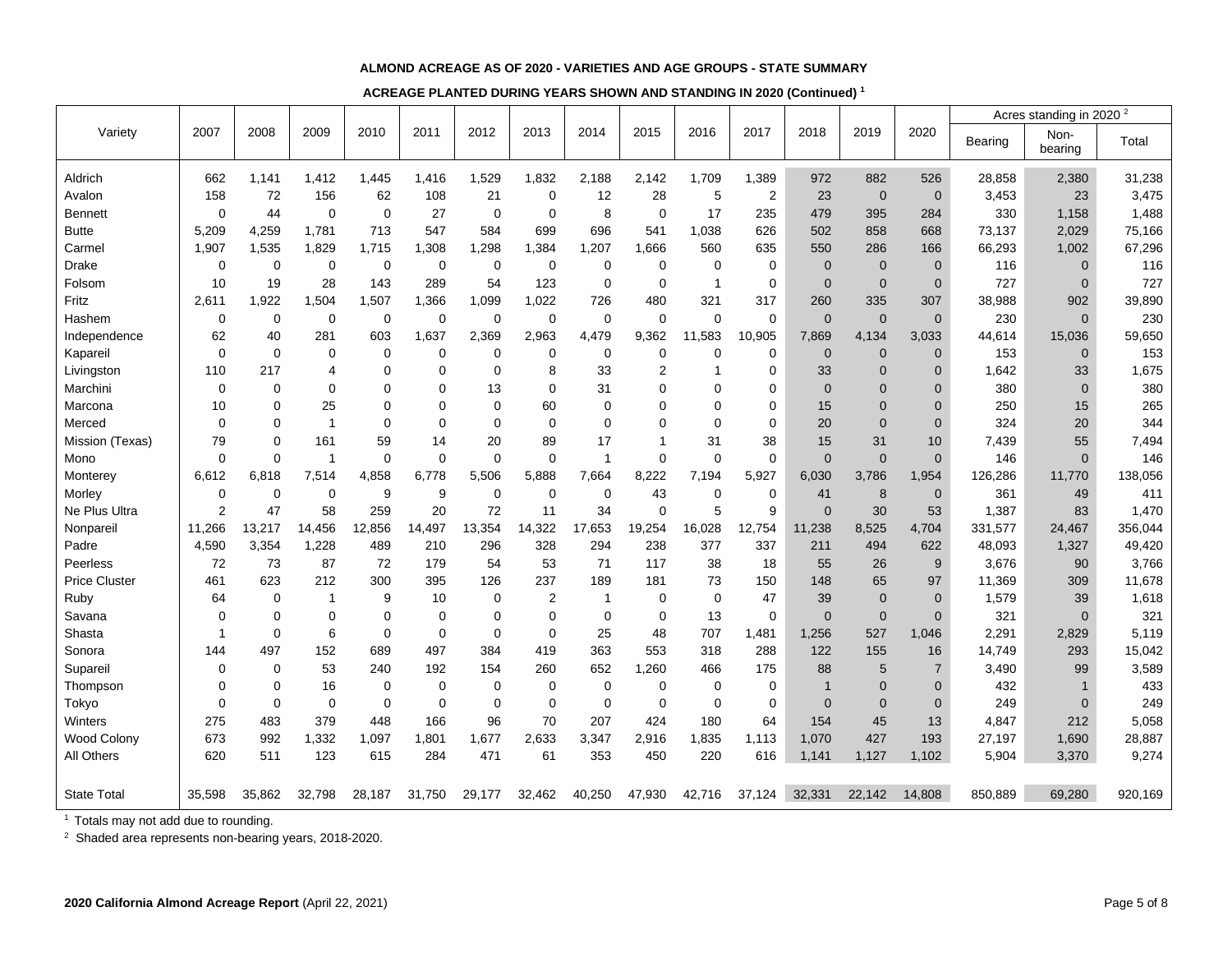| County             | 1991 &<br>Earlier | 1992        | 1993        | 1994           | 1995           | 1996        | 1997        | 1998        | 1999        | 2000           | 2001        | 2002        | 2003        | 2004        | 2005        | 2006        |
|--------------------|-------------------|-------------|-------------|----------------|----------------|-------------|-------------|-------------|-------------|----------------|-------------|-------------|-------------|-------------|-------------|-------------|
| <b>Butte</b>       | 1,557             | 280         | 156         | 177            | 371            | 560         | 414         | 372         | 193         | 508            | 395         | 353         | 360         | 715         | 500         | 567         |
| Colusa             | 420               | 37          | 138         | 326            | 194            | 266         | 430         | 593         | 785         | 579            | 874         | 327         | 1,110       | 1,176       | 2,274       | 1,405       |
| Contra Costa       | 10                | $\mathbf 0$ | $\mathbf 0$ | $\overline{0}$ | 0              | 0           | $\mathbf 0$ | $\mathbf 0$ | $\mathbf 0$ | $\mathbf{1}$   | $\mathbf 0$ | $\mathbf 0$ | $\mathbf 0$ | $\mathbf 0$ | $\mathbf 0$ | $\mathbf 0$ |
| Fresno             | 1,619             | 210         | 381         | 594            | 697            | 635         | 1,148       | 1,285       | 1,792       | 1,740          | 1,305       | 1,274       | 2,035       | 4,009       | 4,655       | 3,801       |
| Glenn              | 723               | 26          | 203         | 392            | 692            | 414         | 144         | 1,139       | 812         | 367            | 585         | 569         | 406         | 1,073       | 820         | 747         |
| Kern               | 1,309             | 92          | 529         | 412            | 1,120          | 1,056       | 1,218       | 2,928       | 4,136       | 1,031          | 769         | 817         | 1,090       | 5,470       | 7,498       | 5,647       |
| Kings              | 26                | $\mathbf 0$ | 12          | 14             | 43             | 0           | 7           | 136         | 38          | 64             | 235         | 743         | 39          | 158         | 211         | 337         |
| Madera             | 2,809             | 107         | 270         | 308            | 365            | 385         | 1,113       | 528         | 380         | 340            | 722         | 572         | 1,249       | 1,994       | 1,766       | 1,910       |
| Merced             | 3,080             | 557         | 333         | 782            | 708            | 875         | 784         | 1,180       | 934         | 1,218          | 967         | 1,336       | 1,339       | 2,377       | 2,371       | 1,887       |
| Riverside          | 0                 | $\mathbf 0$ | $\mathbf 0$ | $\mathbf 0$    | $\Omega$       | $\mathbf 0$ | $\mathbf 0$ | $\mathbf 0$ | $\mathbf 0$ | $\mathbf 0$    | $\Omega$    | $\mathbf 0$ | $\mathbf 0$ | $\Omega$    | $\Omega$    | 0           |
| Sacramento         | $\overline{1}$    | $\mathbf 0$ | $\mathbf 0$ | $\mathbf 0$    | $\Omega$       | 0           | 0           | 0           | $\mathbf 0$ | 0              | $\Omega$    | $\mathbf 0$ | $\Omega$    | $\Omega$    | $\Omega$    | $\mathbf 0$ |
| San Joaquin        | 1,693             | 154         | 155         | 260            | 295            | 409         | 369         | 466         | 453         | 626            | 460         | 456         | 506         | 733         | 687         | 436         |
| San Luis Obispo    | 404               | $\mathbf 0$ | $\mathbf 0$ | 0              | $\mathbf 0$    | $\mathbf 0$ | 0           | 0           | $\mathbf 0$ | $\overline{4}$ | $\mathbf 0$ | $\mathbf 0$ | $\mathbf 0$ | $\mathbf 0$ | $\mathbf 0$ | $\mathbf 0$ |
| Solano             | 137               | $\mathbf 0$ | $\mathbf 0$ | 19             | $\overline{7}$ | 46          | 57          | 83          | 41          | 99             | 35          | 89          | 26          | 36          | 128         | 109         |
| Stanislaus         | 3,492             | 765         | 661         | 1,278          | 1,055          | 924         | 919         | 1,313       | 1,210       | 1,099          | 1,243       | 954         | 1,134       | 1,823       | 3,726       | 1,577       |
| Sutter             | 199               | 12          | $\mathbf 0$ | 14             | 22             | 37          | 11          | 54          | 20          | 29             | 2           | 10          | 19          | 71          | 124         | 96          |
| Tehama             | 252               | 4           | 107         | 49             | 67             | 152         | 36          | 275         | 122         | 71             | 70          | 172         | 213         | 217         | 102         | 161         |
| Tulare             | 341               | 76          | 70          | 28             | 148            | 234         | 215         | 226         | 319         | 587            | 99          | 147         | 426         | 708         | 1,617       | 1,109       |
| Yolo               | 320               | 0           | 46          | 10             | 66             | 179         | 170         | 84          | 73          | 84             | 82          | 136         | 67          | 578         | 235         | 316         |
| Yuba               | $\mathbf{1}$      | $\mathbf 0$ | $\mathbf 0$ | $\mathbf 0$    | $\mathbf 0$    | 39          | $\mathbf 0$ | 82          | 29          | 0              | 14          | 33          | $\mathbf 0$ | 17          | $\mathbf 0$ | 30          |
| All Others         | $\mathbf 0$       | $\mathbf 0$ | $\mathbf 0$ | $\mathbf 0$    | $\mathbf 0$    | $\mathbf 0$ | $\mathbf 0$ | $\mathbf 0$ | $\mathbf 0$ | $\mathbf 0$    | $\mathbf 0$ | $\mathbf 0$ | $\mathbf 0$ | $\mathbf 0$ | $\mathbf 0$ | $\mathbf 0$ |
| <b>State Total</b> | 18.402            | 2,320       | 3,059       | 4,663          | 5,850          | 6,210       | 7,034       | 10,742      | 11,335      | 8,444          | 7,855       | 7,988       | 10,019      | 21,155      | 26,712      | 20,135      |

## **2020 NONPAREIL VARIETY ACREAGE SUMMARY BY YEAR PLANTED <sup>1</sup>**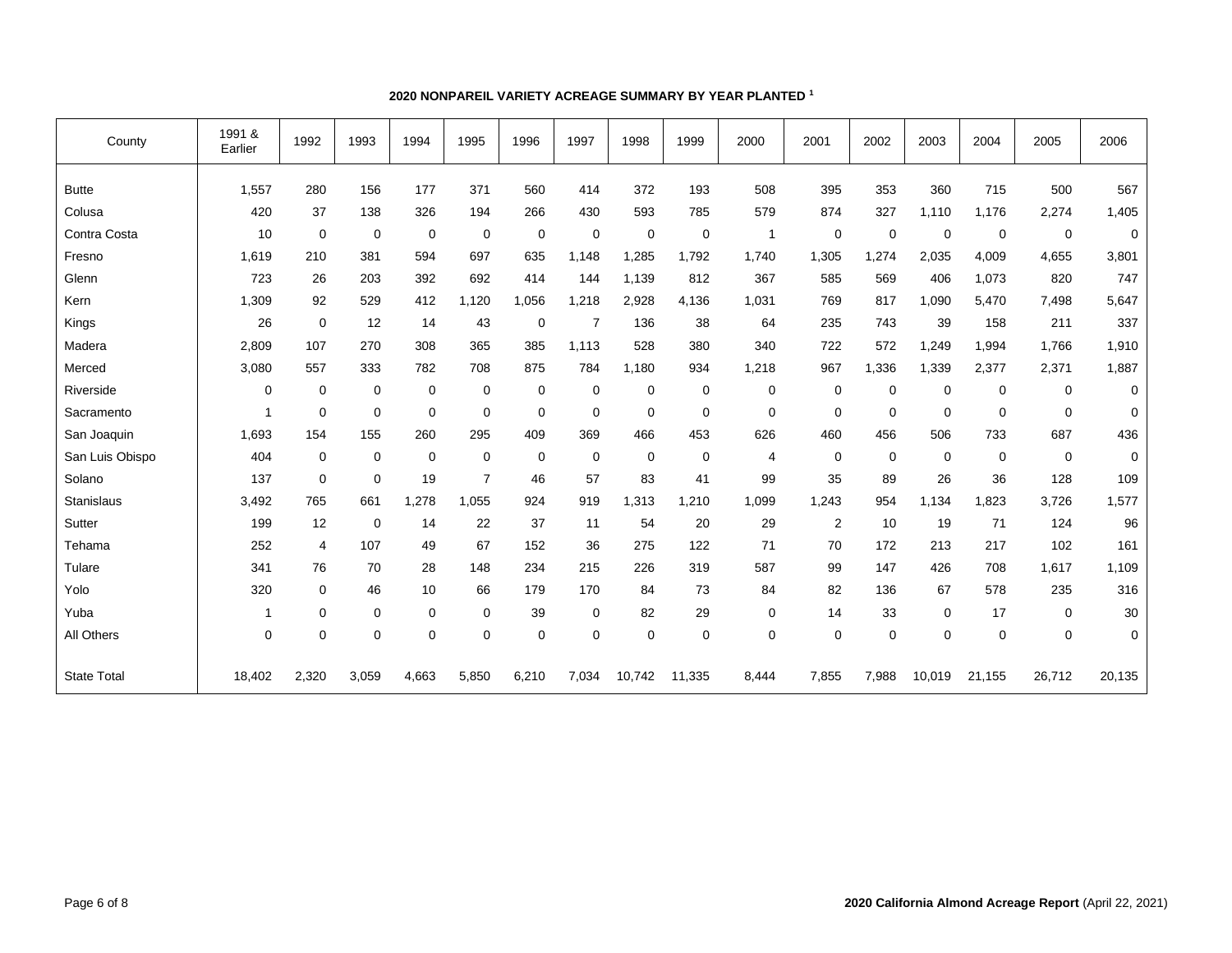|                    |             |             |             |             |             |             |             |             |                |             |             |              |                |                | Acres standing in 2020 <sup>2</sup> |                 |             |  |  |
|--------------------|-------------|-------------|-------------|-------------|-------------|-------------|-------------|-------------|----------------|-------------|-------------|--------------|----------------|----------------|-------------------------------------|-----------------|-------------|--|--|
| County             | 2007        | 2008        | 2009        | 2010        | 2011        | 2012        | 2013        | 2014        | 2015           | 2016        | 2017        | 2018         | 2019           | 2020           | Bearing                             | Non-<br>bearing | Total       |  |  |
| <b>Butte</b>       | 245         | 253         | 453         | 715         | 476         | 393         | 154         | 242         | 277            | 530         | 484         | 172          | 500            | 360            | 11,698                              | 1,032           | 12,730      |  |  |
| Colusa             | 802         | 490         | 1,034       | 551         | 986         | 469         | 456         | 482         | 762            | 764         | 529         | 905          | 429            | 196            | 18,257                              | 1,530           | 19,787      |  |  |
| Contra Costa       | $\mathbf 0$ | 0           | 0           | 0           | $\mathbf 0$ | $\mathbf 0$ | $\mathbf 0$ | 0           | $\overline{7}$ | $\mathbf 0$ | 21          | $\mathbf{0}$ | 60             | 19             | 39                                  | 79              | 118         |  |  |
| Fresno             | 1,694       | 1.657       | 1.764       | 1,889       | 2.653       | 2.333       | 3.132       | 5.063       | 5.326          | 3,623       | 2,961       | 2.716        | 1,139          | 665            | 59,276                              | 4.520           | 63,796      |  |  |
| Glenn              | 332         | 417         | 725         | 509         | 385         | 388         | 467         | 400         | 545            | 681         | 549         | 367          | 715            | 290            | 14,505                              | 1,372           | 15,877      |  |  |
| Kern               | 1,492       | 2,026       | 1,818       | 1,567       | 3,214       | 2.086       | 2,960       | 2.707       | 2,268          | 3,098       | 2.770       | 1.166        | 1,189          | 843            | 61,130                              | 3,198           | 64,328      |  |  |
| Kings              | 221         | 284         | 347         | 137         | 166         | 293         | 169         | 104         | 1,067          | 295         | 77          | 520          | 268            | 20             | 5,219                               | 807             | 6,026       |  |  |
| Madera             | 2,220       | 2,592       | 3,617       | 1,490       | 1,342       | 1,749       | 1,939       | 2,112       | 1,729          | 2,282       | 1,482       | 915          | 415            | 233            | 37,371                              | 1,563           | 38,934      |  |  |
| Merced             | 1,955       | 1,612       | 1,342       | 1,694       | 1,372       | 1,957       | 1,452       | 2,168       | 2,065          | 1,322       | 1,427       | 1,292        | 825            | 393            | 39,092                              | 2,510           | 41,602      |  |  |
| Riverside          | $\mathbf 0$ | 115         | 0           | 0           | $\mathbf 0$ | $\mathbf 0$ | $\mathbf 0$ | $\mathbf 0$ | 0              | $\mathbf 0$ | $\mathbf 0$ | $\mathbf{0}$ | $\overline{0}$ | $\mathbf 0$    | 115                                 | $\overline{0}$  | 115         |  |  |
| Sacramento         | $\mathbf 0$ | 0           | 0           | 0           | 0           | 0           | $\mathbf 0$ | 16          | 34             | 129         | 121         | 30           | $\overline{0}$ | $\mathbf 0$    | 300                                 | 30              | 331         |  |  |
| San Joaquin        | 501         | 647         | 589         | 537         | 841         | 639         | 679         | 769         | 794            | 840         | 446         | 930          | 643            | 363            | 15,439                              | 1,936           | 17,374      |  |  |
| San Luis Obispo    | $\Omega$    | 0           | 0           | 0           | $\mathbf 0$ | 0           | $\mathbf 0$ | 0           | 0              | $\mathbf 0$ | $\Omega$    | $\Omega$     | $\mathbf{0}$   | $\overline{0}$ | 408                                 | $\Omega$        | 408         |  |  |
| Solano             | 15          | 16          | 53          | 20          | 25          | 36          | 76          | 316         | 320            | 90          | 158         | 24           | 116            | 42             | 2,034                               | 182             | 2,216       |  |  |
| <b>Stanislaus</b>  | 1,119       | 2,102       | 1,638       | 1,988       | 1,612       | 2,019       | 1,839       | 1,437       | 1,533          | 709         | 903         | 1,125        | 1,186          | 750            | 40,070                              | 3,061           | 43,131      |  |  |
| Sutter             | 12          | 12          | 26          | 115         | 60          | 44          | 27          | 71          | 143            | 3           | 13          | 163          | 84             | 27             | 1,246                               | 273             | 1,519       |  |  |
| Tehama             | 78          | 39          | 127         | 402         | 93          | 150         | 61          | 223         | 152            | 265         | 242         | 86           | 41             | 97             | 3,900                               | 223             | 4,124       |  |  |
| Tulare             | 469         | 435         | 592         | 940         | 842         | 474         | 610         | 838         | 1,131          | 987         | 435         | 690          | 532            | 345            | 14,101                              | 1.566           | 15,667      |  |  |
| Yolo               | 111         | 497         | 330         | 302         | 406         | 323         | 302         | 705         | 1,099          | 410         | 127         | 138          | 384            | 62             | 7,055                               | 584             | 7,640       |  |  |
| Yuba               | $\mathbf 0$ | $\mathbf 0$ | 0           | 3           | 15          | $\mathbf 0$ | 0           | $\mathbf 0$ | 5              | 0           | 10          | $\Omega$     | $\mathbf 0$    | $\mathbf 0$    | 277                                 | $\mathbf{0}$    | 277         |  |  |
| All Others         | 0           | 0           | $\mathbf 0$ | $\mathbf 0$ | $\mathbf 0$ | $\mathbf 0$ | $\mathbf 0$ | $\mathbf 0$ | $\mathbf 0$    | $\mathbf 0$ | $\mathbf 0$ | $\mathbf{0}$ | $\mathbf{0}$   | $\mathbf{0}$   | $\mathbf 0$                         | $\mathbf{0}$    | $\mathbf 0$ |  |  |
| <b>State Total</b> | 11.266      | 13,217      | 14,456      | 12,856      | 14,497      | 13,354      | 14,322      | 17.653      | 19,254         | 16,028      | 12,754      | 11.238       | 8.525          | 4.704          | 331,577                             | 24.467          | 356,044     |  |  |

### **2020 NONPAREIL VARIETY ACREAGE SUMMARY BY YEAR PLANTED (Continued) <sup>1</sup>**

<sup>1</sup> Totals may not add due to rounding.

<sup>2</sup> Shaded area represents non-bearing years, 2018-2020.